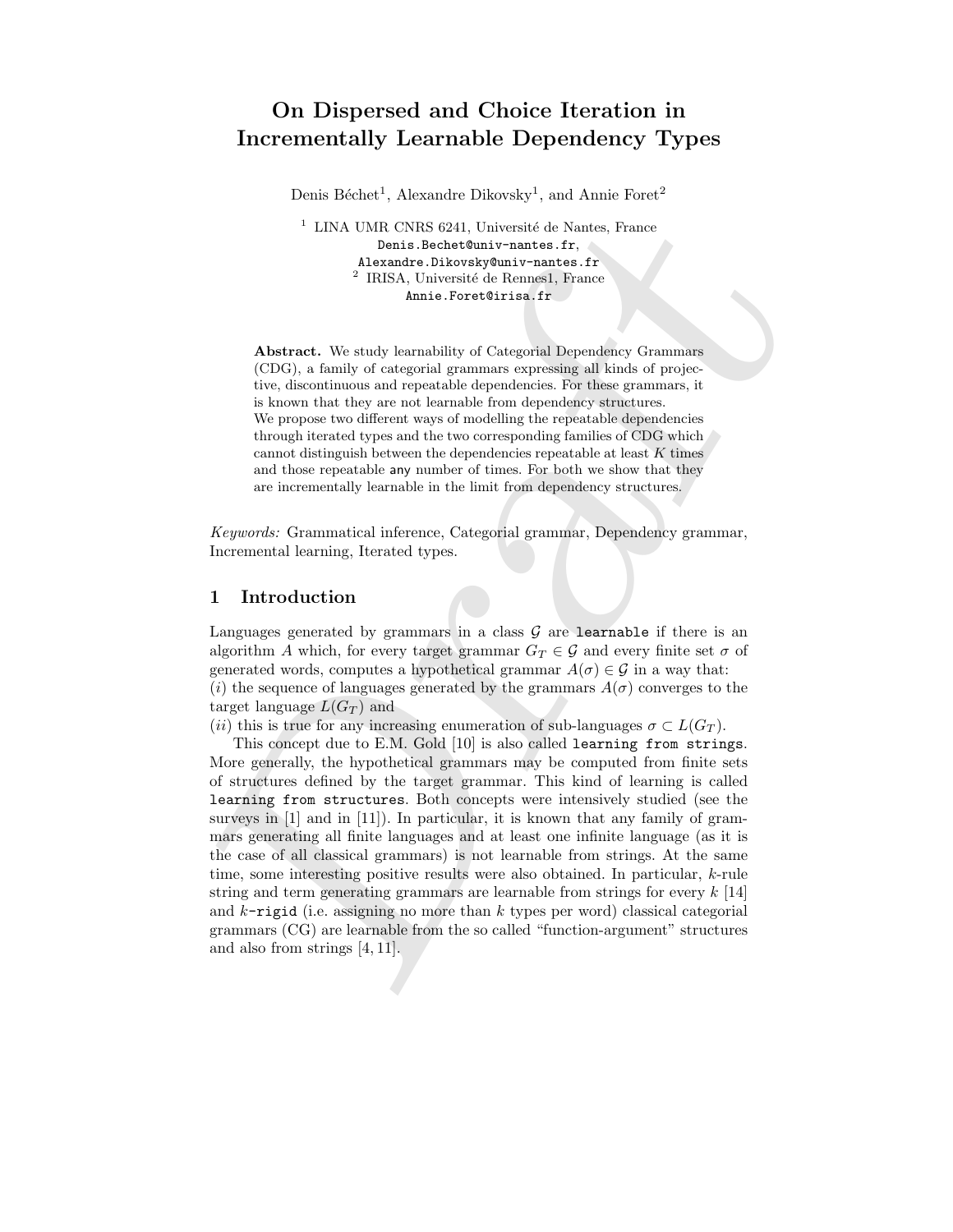In our recent paper [2], we adapt this concept of learning to surface dependency structures (DS), i.e. graphs of named binary relations on words, called dependencies (see Fig. 1,2,4). Dependencies are asymmetric. When two words  $w_1, w_2$  are related through dependency  $d,$   $w_1$   $\stackrel{d}{\longrightarrow}$   $w_2,$   $w_1$  is called governor and  $w_2$  is called subordinate. Dependencies may be projective, i.e. non-crossing, as in Fig. 1,4, or discontinuous like  $clit-a-obj$ ,  $clit-3d-obj$  in Fig. 2. Very importantly, the linguistic intuition behind a dependency name  $d$  is that it identifies all syntactic and distributional properties of the subordinate in the context of its governor. In more detail, it identifies its syntactic role (e.g., "subject" "direct object", "copula", "attribute", "circumstantial" etc.), its position with respect to the governor and its part of speech (POS). In principle, the words dependent through the same dependency are substitutable (see the quasi-Kunze property in [13]). This might explain why the dependency structure cannot be completely defined through constituent structure with head selection.

Grammars defining dependency relations directly, in conformity with the basic dependency structure principles (see [13]) must face the problem of expressing the so called repeatable dependencies. These dependencies satisfy specific conditions most clearly formulated by I. Mel'cuk in the form of the following Principle of repeatable dependencies (see [13]).

Every dependency is either repeatable or not repeatable. If a dependency  $d$  is not repeatable, then no word may have two subordinates through  $d$ . If  $d$  is repeatable, then any word  $g$  which governs a subordinate word s through  $d$  may have **any number** of subordinates through  $d$ .

E.g., the verbs may have any number of subordinate circumstantials (but no more than one direct or indirect complement), the nouns may have any number of attributes and of modifiers (but no more than one determiner), etc.

as in Fig. 1.4, or discontinuous like  $cd$   $\sim b\beta$ , diff  $3d$  or jin Fig. 2. Very simpler<br>tand), the impariate intuition behind a dependency mane d is that it identify<br>the impariate intuition behind a dependency mane d is We choose the Categorial Dependency Grammars (CDG) [7, 5] as the grammars to be inferred from dependency structures because these grammars define DS directly, without any order restrictions and in particular, they express the repeatable dependencies through the so called "iterated" types in conformity with the Principle of repeatable dependencies. As it was shown in [3], the  $k$ -rigid CDG without iterated types are learnable from analogues of the function-argument structures (and from strings) as it is the case of the classical categorial grammars. At the same time, even rigid (i.e. 1-rigid) CDG with iterated types are not learnable from function-argument structures. Moreover, in [2] we show that they are not learnable from the DS themselves. This may be seen as a proof of unlearnability from dependency treebanks of dependency grammars which express dependency relations in accordance with the basic dependency structure principles (in particular with the Principle of repeatable dependencies). On the other hand, in strict conformity with this Principle, in [2] a subclass of CDG which cannot distinguish between the dependencies repeatable  $K$  (or more) times and those repeatable any number of times (the Principle sets  $K = 2$ ) is defined. For these CDG, called in  $[2]$  K-star revealing, it is proved that they are incrementally learnable from dependency structures.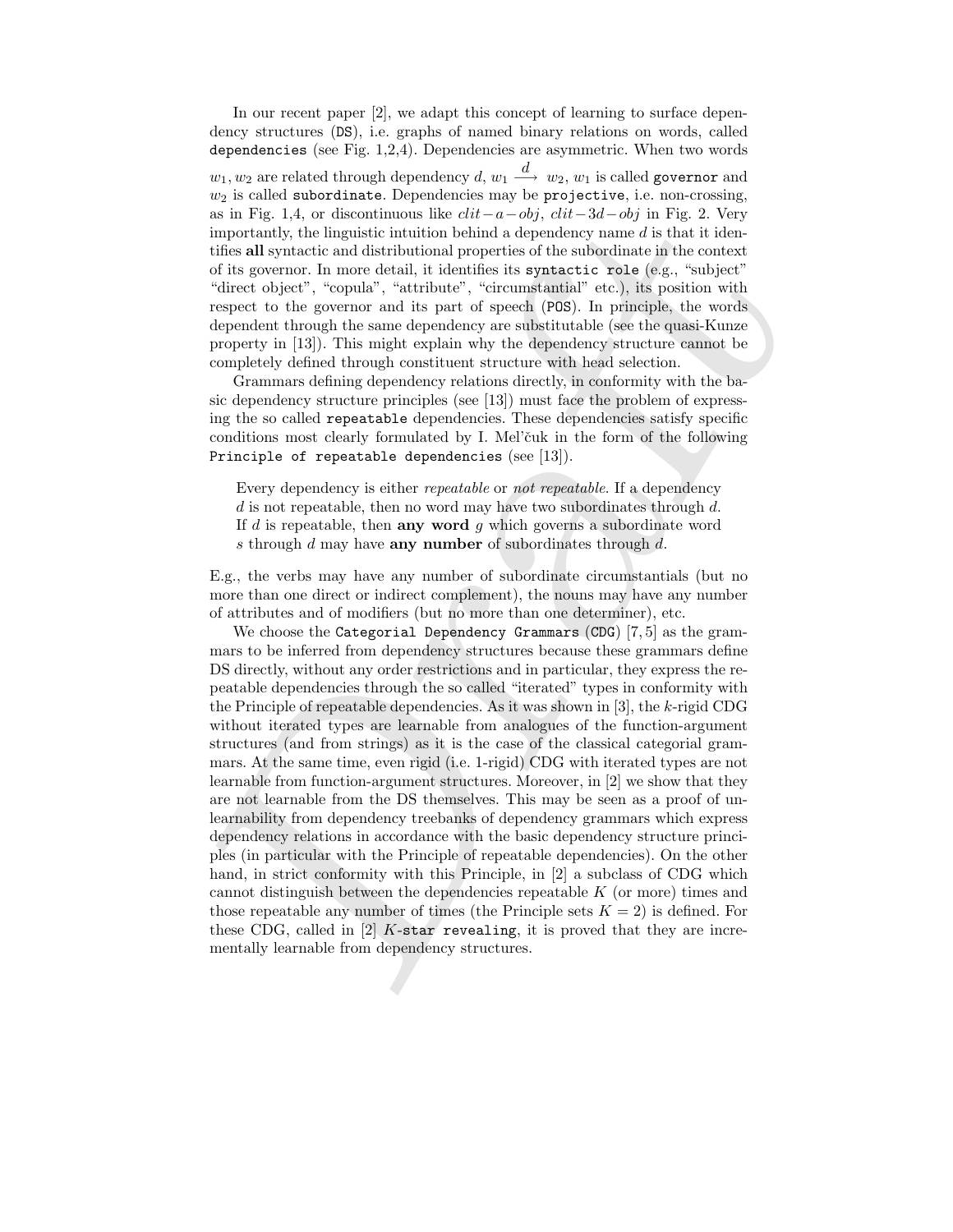It is significant that the Principle of repeatable dependencies is uncertain as it concerns the precedence order of the repeatable subordinates. Let us consider the fragment in Fig. 1 of a DS of the French sentence Ils cherchaient pendant une semaine surtout dans les quartiers nord un des deux évadés en bloquant  $systématiquement$  les entrées - sorties (fr. \*They tracked for a week especially in the nord quarters one of the two fugitives systematically blocking entries and exits). For instance, for  $K = 3$ , the dependency circ is repeatable or not depending on how are counted its occurrences: all together or separately on the left and on the right of the direct complement  $\acute{e}vad\acute{e}s$ .



Fig. 1. Repeatable dependencies

and extris), for instance, for  $K = 3$ , the dependence circ is repeatable or not and extris). For instance, for  $K = 3$ , the dependence circ is repeatable or not depending on how are counted its occurrences all together or In [2] is considered the simplest interpretation of repeatable dependencies as consecutively repeatable. This reading cannot be linguistically founded (even if the consecutively repeatable dependencies are the most frequent). In this paper two other readings of the repeatability are considered. One reading is maximally liberal and says that a subordinate through a repeatable dependency may be found anywhere on the left (or on the right) of the governor. We call such iteration dispersed. The other reading is closer to the consecutive one, but extends it with the disjunctive choice of repeatable dependencies which may occur in the same argument position. Respectively, we consider two extensions of the CDG: one with the dispersed iteration types (called dispersed iteration CDG) and the other with the choice iteration types (called choice iteration CDG). For both we consider the corresponding notion of K-star revealing: the dispersed K-star revealing and the choice  $K$ -star revealing. We show that both classes are incrementally learnable in the limit from dependency structures.

The plan of this paper is as follows. Section 2 introduces the background notions: Categorial Dependency Grammars, dispersed and choice iterations. Section 3, presents the notion of incremental learning in the limit. In Section 4, the condition of K-star revealing is adapted to dispersed iteration CDG and their incremental learnability from dependency structures is proved. Section 5 presents a similar result for choice iteration CDG.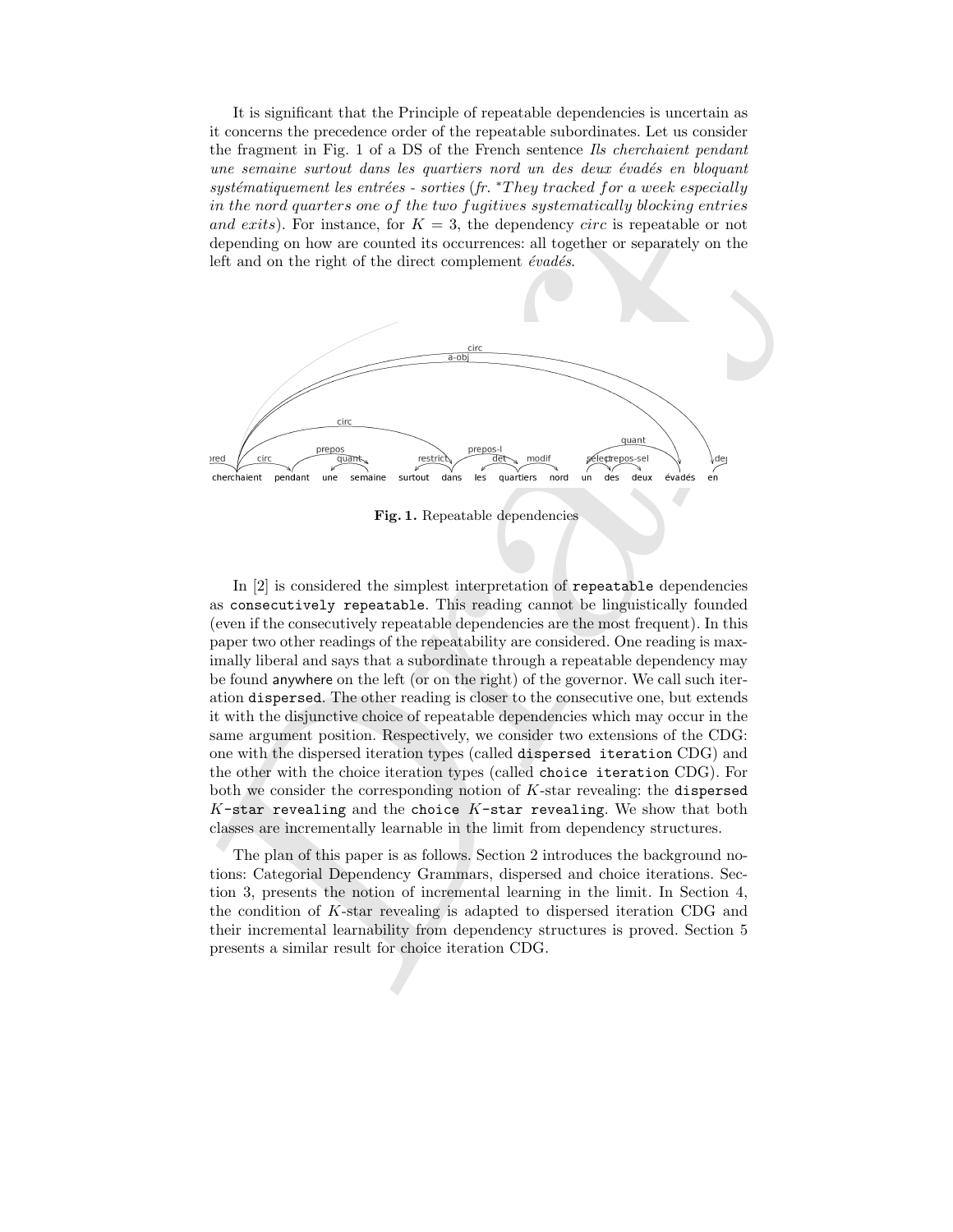## 2 Categorial Dependency Grammars with Extended Iteration Types

#### 2.1 Categorial Dependency Grammars

tures assigning to severy word, a set of first rock, and the argument substrainably<br>no distribution the antigoing dependencies of the word and the head sub-<br>type determines its manifold propositions of the word and the ba Categorial Dependency Grammars (CDG) define projective dependency structures assigning to every word a set of first order types in which the argument subtypes determine the outgoing dependencies of the word and the head subtype determines its incoming dependency. They also define discontinuous dependencies through the so called potentials of the types, i.e. strings of polarized valencies. Every positive valency in the potential of a word's type determines the name and the direction of an outgoing dependency of the word, and every negative valency determines the name and the direction of the word's incoming dependency. The correspondence between the dual valencies (i.e. those having the same name and direction and the opposite signs) is established using general valency pairing principles such as **FA**: Two dual valencies which are first available in the indicated direction may be paired. In this way, the CDG define the dependency structures in the most direct and natural way and without any restrictions to the word order. Definitions, motivation, illustrations and properties of various classes of CDG may be found in [7, 8, 5, 6].

**Definition 1.** Let  $C$  be a set of dependency names and  $V$  be a set of valency names. The expressions of the form  $\swarrow v, \searrow v, \searrow v, \searrow v$ , where  $v \in V$ , are called polarized valencies.  $\searrow v$  and  $\nearrow v$  are positive,  $\swarrow v$  and  $\searrow v$  are negative;  $\searrow v$  and  $\swarrow v$  are left,  $\nearrow v$  and  $\searrow v$  are right. Two polarized valencies with the same valency name and orientation, but with the opposite signs are dual.

An expression of one of the forms  $\#(\swarrow v), \#(\searrow v), v \in \mathbf{V}$ , is called anchor type or just anchor. An expression of the form  $d^*$  where  $d \in \mathbf{C}$ , is called iterated dependency type. Anchor and iterated dependency types and dependency names are primitive types.

An expression of the form  $t = [l_m \backslash ... \backslash l_1 \backslash H / ... /r_1 ... /r_n]$  in which  $m, n \geq$  $0, l_1, \ldots, l_m, r_1, \ldots, r_n$  are primitive types and H is either a dependency name or an anchor type, is called basic dependency type.  $l_1, \ldots, l_m$  and  $r_1, \ldots, r_n$  are respectively left and right argument subtypes of  $t$ .  $H$  is called head subtype of  $t$  (or head type for short).

A (possibly empty) string P of polarized valencies is called potential.

A dependency type is an expression  $B^P$  where B is a basic dependency type and P is a potential.  $CAT(C, V)$  denotes the set of all dependency types over C and V.

CDG are defined using the following calculus of dependency types <sup>3</sup> (with  $C \in \mathbb{C}$ ,  $H \in \mathbf{C}$  or an anchor,  $V \in \mathbf{V}$ , a basic type  $\alpha$  and a residue of a basic type  $\beta$ ):

 $\mathbf{L}^{\mathbf{l}}.\; H^{P_1}[H\backslash\beta]^{P_2}\vdash [\beta]^{P_1P_2}$  $\mathbf{I}^{\mathbf{l}}$ .  $C^{P_1}[C^*\backslash \beta]^{P_2} \vdash [C^*\backslash \beta]^{P_1P_2}$  $\Omega^{\mathbf{l}}.\,\left[C^*\backslash\beta\right]^{P}\,\vdash[\beta]^{P}$ 

<sup>3</sup> We show left-oriented rules. The right-oriented are symmetrical.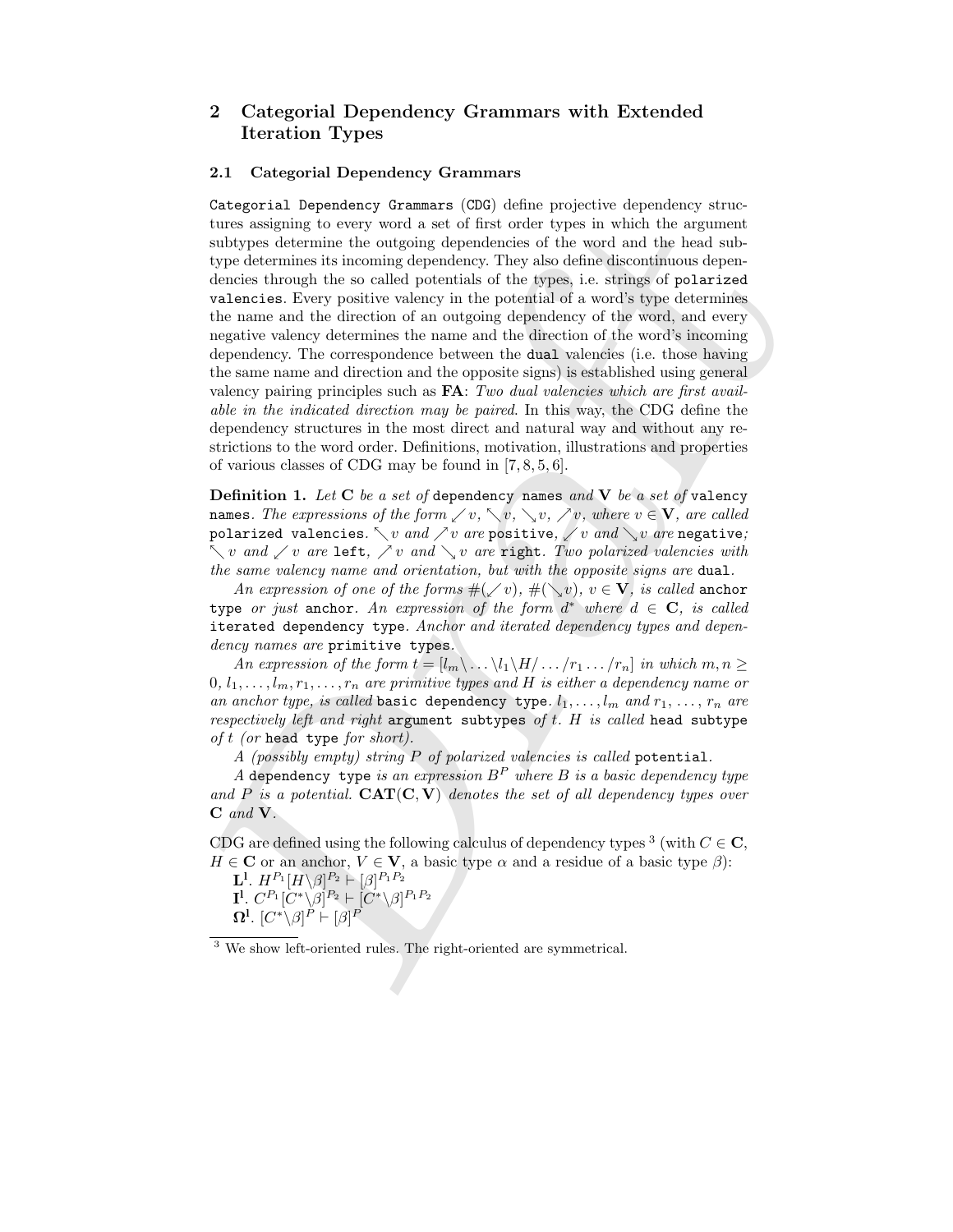$\mathbf{D}^{\mathbf{l}}$ .  $\alpha^{P_1(\sqrt{V})P(\sqrt{V})P_2} \vdash \alpha^{P_1PP_2}$ , if the potential  $(\sqrt{V})P(\sqrt{V})$  satisfies the following pairing rule  $FA$  (first available):

**FA** : P has no occurrences of  $\swarrow V, \nwarrow V$ .

 $\mathbf{L}^1$  is the classical elimination rule. Eliminating the argument subtype  $H \neq \#(\alpha)$ it constructs the  $(projective)$  dependency  $H$  and concatenates the potentials.  $H = \#(\alpha)$  creates the anchor dependency. I<sup>1</sup> derives  $k > 0$  instances of C.  $\Omega^1$ serves for the case  $k = 0$ . D<sup>1</sup> creates discontinuous dependencies. It pairs and eliminates dual valencies with name  $V$  satisfying the rule  $FA$  to create the discontinuous dependency V.

serves for the case  $k = 0$ . DP creates that<br>continuous dependencies. It pairs and eliminates dual valencies with name<br> $V$  satisfying the rule  $kN$  to create the discontinuous dependence<br>of the continuous dependence of the To compute the DS from proofs, these rules should be relativized with respect to the word positions in the sentence. To this end, when a type  $B^{v_1...v_k}$  is assigned to the word in a position i, it is encoded using the state  $(B, i)^{(v_1, i) \dots (v_k, i)}$ . The corresponding relativized state calculus is shown in [2]. In this calculus, for every proof  $\rho$  represented as a sequence of rule applications, one may define the DS constructed in this proof for a sentence x and written  $DS_x(\rho)$ .

**Definition 2.** A categorial dependency grammar (CDG) is a system  $G =$  $(W, \mathbf{C}, \mathbf{V}, S, \lambda)$ , where W is a finite set of words,  $\mathbf{C}$  is a finite set of dependency names containing the selected name  $S$  (an axiom),  $\bf{V}$  is a finite set of valency names, and  $\lambda$ , called lexicon, is a finite substitution on W such that  $\lambda(a) \subset \text{CAT}(C, V)$  for each word  $a \in W$ .

For a DS D and a sentence x, let  $G(D, x)$  denote the relation:

" $D = DS_x(\rho)$ , where  $\rho$  is a proof of  $\Gamma \vdash S$  for some  $\Gamma \in \lambda(x)$ ".

Then the language generated by G is the set  $L(G) =$ <sub>df</sub>  $\{w \mid \exists D G(D, w)\}$  and the DS-language generated by G is the set  $\Delta(G) =$ <sub>df</sub>  $\{D \mid \exists w \ G(D, w)\}\$ .  $G_1 \equiv_s G_2$ iff  $\Delta(G_1) = \Delta(G_2)$ .

CDG are more expressive than CF-grammars (see [5, 6]) and analyzed in polynomial time. In fact, they are equivalent to real time pushdown automata with independent counters [12]. Importantly, they express discontinuous DS in a direct and natural way. For instance, the DS in Fig. 2 is generated using the following



 $(fr. * she it_{g=rem} to him has given)$ 

Fig. 2. Non-projective dependency structure

type assignment:  $elle \mapsto [pred], \ \ la \mapsto [\#(\swarrow clit-a-obj)]^{\swarrow clit-a-obj},$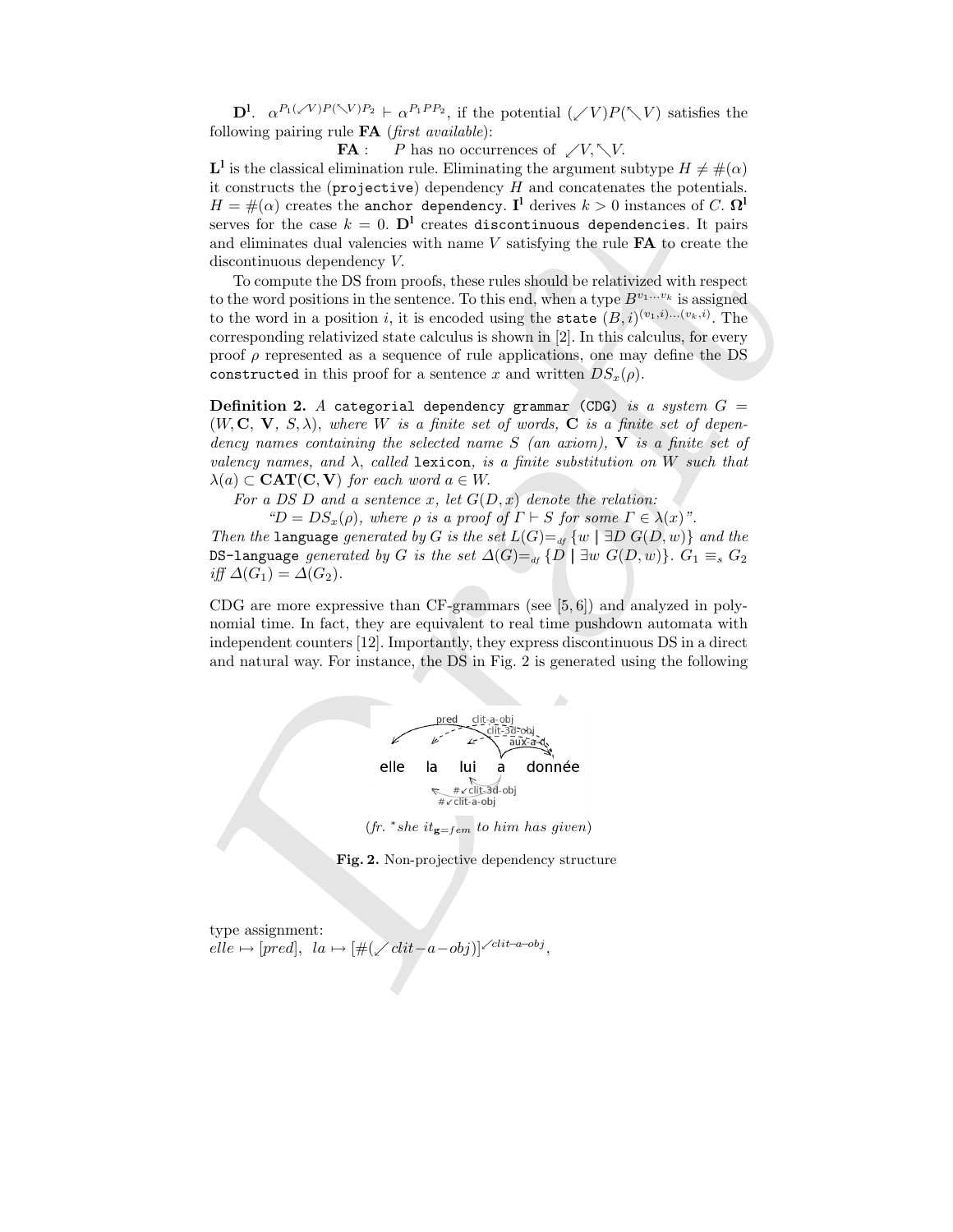$lui \mapsto [\#(\swarrow \text{clit}-3d-\text{obj})]^{\swarrow \text{clit}-3d-\text{obj}}, \; \text{donnée} \mapsto [\text{aux}-a-d]^\nwarrow \text{clit}-3d-\text{obj}^\nwarrow \text{clit}-a-\text{obj},$  $a \mapsto [\#(\angle \text{clit}-3d-\text{obj})\backslash \#(\angle \text{clit}-a-\text{obj})\backslash \text{pred}\backslash S/aux-a-d]$ (see the proof in Fig. 3). The iterated types also allow one to naturally express re-



Fig. 3. Dependency structure correctness proof

peatable dependencies satisfying the Principle of repeatable dependencies. E.g., the repeatable circumstantial dependency circ in Fig. 4 may be determined by the type  $[pred\circorner c<sup>*</sup>\S/a-obj]$  assigned to the verb fallait (had to). One can





Fig. 4. Iterated circumstantial dependency

see that such repeatable dependencies are of the kind we call "consecutive" in the Introduction. Iteration-less CDG cannot define such DS. Indeed, the assignments  $a \mapsto [\alpha \backslash d]$  and  $b \mapsto [d \backslash \beta]$  derive for ab the dependency  $a \stackrel{d}{\longleftarrow} b$ . Therefore, the assignments  $v \mapsto [c1\backslash S], c \mapsto [c1\backslash c1], [c1]$  will derive for *ccccv* the sequenced

(not iterated) dependencies as in the DS

$$
\mathcal{C}^1 \mathcal{C}^1 \mathcal{C}^1
$$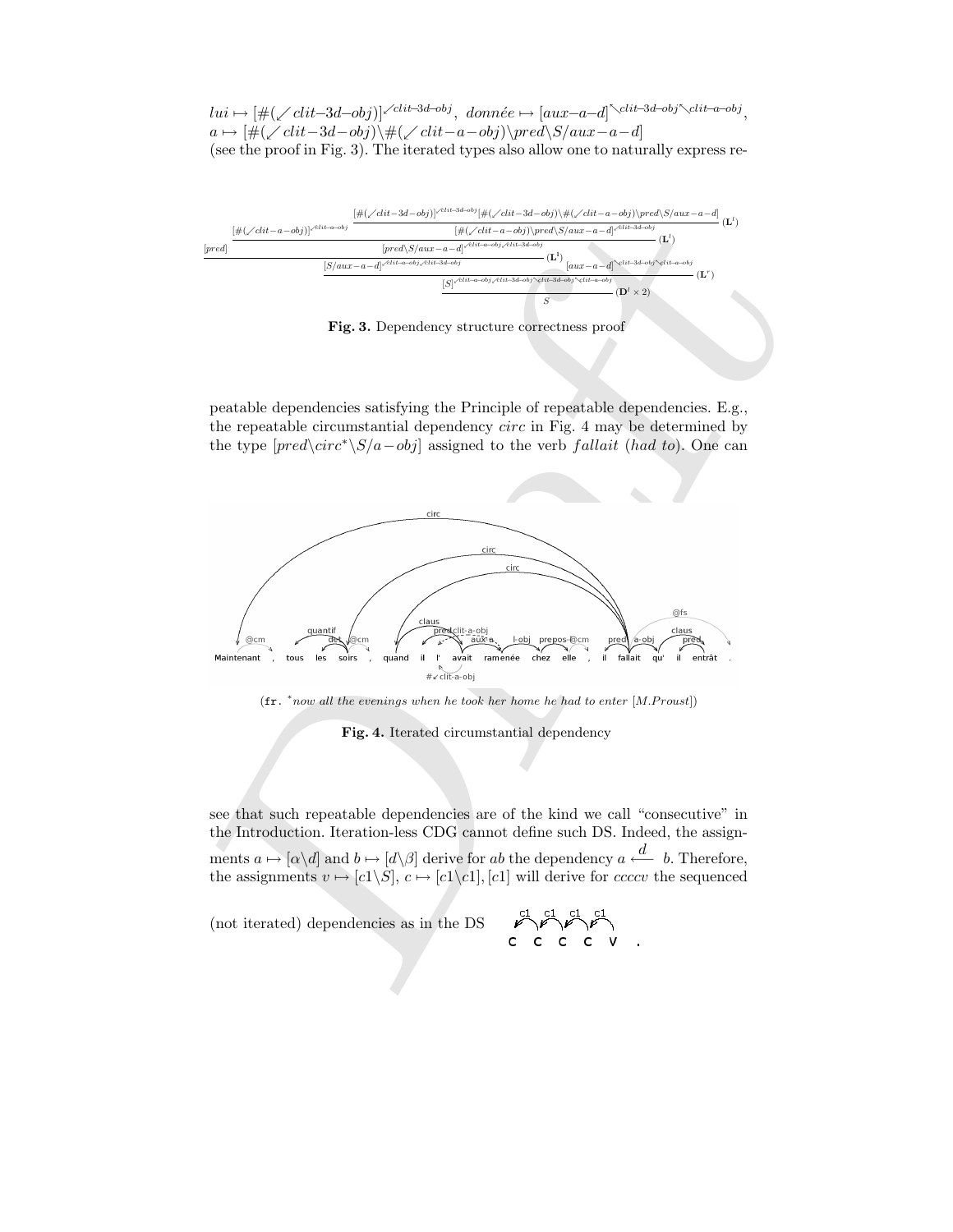#### 2.2 Dispersed and Choice Iterations

sent the case where the subordinates through but on of several repeatable dependent<br>of some operator in one and the same argument position. To define these models,<br>we estend the primitive type with two new primitives dapa We will consider two different models of repeatable dependencies. One of them, called dispersed iteration, represents the case where the subordinates through a repeatable dependency may occur in any position on the left (respectively, on the right) of the governor. The other one, called choice iteration, will represent the case where the subordinates through one of several repeatable dependencies may occur in one and the same argument position. To define these models, we extend the primitive types with two new primitives: dispersed iteration  ${d_1^*, \ldots, d_k^*}$  and choice iteration  $(d_1 | \ldots | d_k)^*$ , where  $d_1, \ldots, d_k$  are dependency names.<sup>4</sup> Respectively we obtain two kinds of extended types.

**Definition 3.** 1. We call dispersed iteration types the expressions  $B^P$  in which P is a potential,  $B = [\alpha_1 \setminus L_m \setminus \ldots \setminus L_1 \setminus H / \ldots / R_1 \ldots / R_n / \alpha_2], L_m, \ldots L_1$ , H,  $R_1 \ldots, R_n$  are not iterated primitive types and  $\alpha_1, \alpha_2$  are dispersed iterations (possibly empty, i.e.  $k = 0$ ).<sup>5</sup>

2. We call choice iteration types the expressions  $B^P$  where P is a potential,  $B = [L_m \backslash ... \backslash L_1 \backslash H / ... / R_1 ... / R_n]$ , H is a not iterated primitive type and  $L_m, \ldots, L_1, R_1, \ldots, R_n$  are choice iterations or not iterated primitive types. 3. Grammars using only dispersed iteration types are called dispersed iteration CDG, those using only choice iteration types are called choice iteration CDG.

Here are the respective extensions of the CDG calculus:

#### 1. Choice iteration rules:

**IC<sup>1</sup>**.  $C^{P_1}[(\alpha_1|C|\alpha_2)^*\backslash\beta]^{P_2} \vdash [(\alpha_1|C|\alpha_2)^*\backslash\beta]^{P_1P_2}$ .  $\boldsymbol{\Omega} \textbf{C}^{\text{l}}$ .  $[(\alpha_1|C|\alpha_2)^* \backslash \beta]^P \vdash [\beta]^P$ 

 $LC<sup>1</sup>$  and  $DC<sup>1</sup>$  as  $L<sup>1</sup>$  and  $D<sup>1</sup>$  in the CDG calculus.

2. Dispersed iteration rules:

 ${\rm\bf LD}^{\overline{\rm l}}.\; H^{P_1}[\{\alpha\} \backslash H \backslash \beta/\{\gamma\}]^{P_2} \vdash [\{\alpha\} \backslash \beta/\{\gamma\}]^{P_1P_2}$  ${\bf ID}^1. \; C^{P_1}[\stackrel{\cdot}{\{\alpha_1, C^*,\alpha_2\}}\stackrel{\cdot}{\backslash} \beta/\{\gamma\}]^{\stackrel{\cdot}{P_2}} \vdash [\stackrel{\cdot}{\{\alpha_1, C^*,\alpha_2\}}\backslash \beta/\{\gamma\}]^{P_1P_2}$  $\Omega \mathbf{D}^{\mathbf{l}}$ .  $[\{\alpha_1, C^*, \alpha_2\} \backslash \beta / \{\gamma\}]^P \vdash [\{\alpha_1, \alpha_2\} \backslash \beta / \{\gamma\}]^P$  $DD<sup>1</sup>$  as  $D<sup>1</sup>$  in the CDG calculus.

The order of elements in dispersed and choice iterations is irrelevant.

It is not difficult to simulate the dispersed iteration CDG through choice iteration CDG. Both are analyzed in polynomial time. As it concerns their weak generative power, both are conservative extensions of the CDG.

## 3 Incremental Learning

*Learning.* With every grammar  $G \in \mathcal{C}$  is related an observation set  $\Phi(G)$  of G. This may be the generated language  $L(G)$  or an image of the constituent or dependency structures generated by  $G$ . Below we call training sequence for G an enumeration of  $\Phi(G)$ . An algorithm A is an inference algorithm

<sup>4</sup> Both are used in the flat type expressions of the compacted CDG in [9] designed for large scale wide scope grammars.

<sup>&</sup>lt;sup>5</sup> We suppose that  $[\{\}\setminus \beta] = [\beta]$ .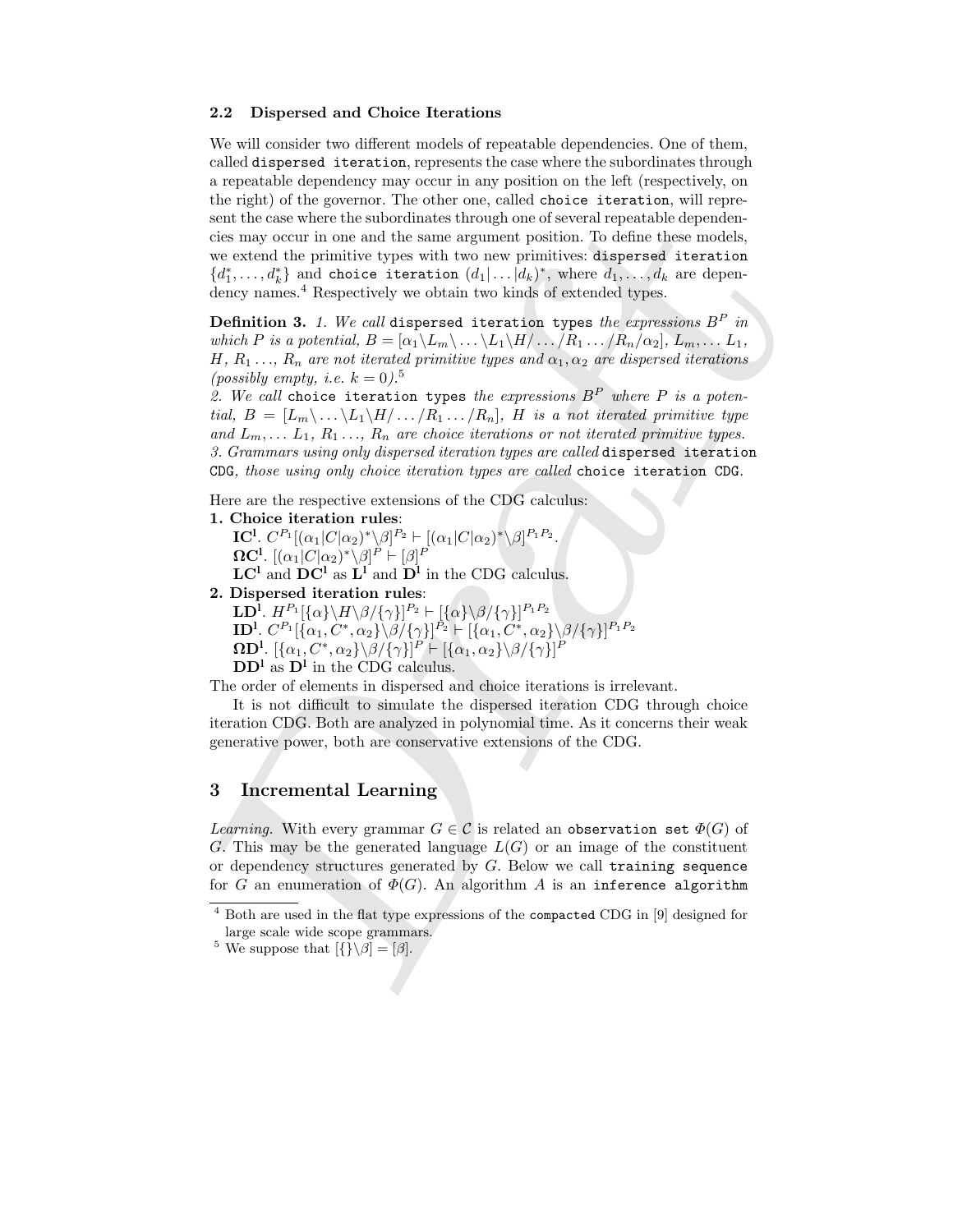for C if, for every grammar  $G \in \mathcal{C}$ , A applies to its training sequences  $\sigma$  of  $\Phi(G)$  and, for every initial subsequence  $\sigma[i] = \{s_1, \ldots, s_i\}$  of  $\sigma$ , it returns a hypothetical grammar  $A(\sigma[i]) \in \mathcal{C}$ . A learns a target grammar  $G \in \mathcal{C}$  if on any training sequence  $\sigma$  for G A stabilizes on a grammar  $\mathcal{A}(\sigma[T]) \equiv G$ <sup>6</sup>. The grammar lim  $\mathcal{A}(\sigma[i]) = \mathcal{A}(\sigma[T])$  returned at the stabilization step is the limit grammar. A learns C if it learns every grammar in C. C is learnable if there is an inference algorithm learning  $\mathcal{C}$ .

Incremental Learning. Selecting a partial order  $\preceq_{\mathcal{C}}$  on the grammars of a class C compatible with the inclusion of observation sets  $(G \preceq_{\mathcal{C}} G' \Rightarrow \Phi(G) \subseteq \Phi(G'))$ , we can define the following notion of incremental learning algorithm on  $\mathcal{C}$ .

**Definition 4.** Let A be an inference algorithm for C and  $\sigma$  be a training sequence for a grammar G.

1. A is monotonic on  $\sigma$  if  $\mathcal{A}(\sigma[i]) \preceq_{\mathcal{C}} \mathcal{A}(\sigma[j])$  for all  $i \leq j$ . 2. A is faithful on  $\sigma$  if  $\Phi(\mathcal{A}(\sigma[i])) \subseteq \Phi(G)$  for all i. 3. A is expansive (or consistent) on  $\sigma$  if  $\sigma[i] \subseteq \Phi(A(\sigma[i]))$  for all i. For  $G_1, G_2 \in \mathcal{C}, G_1 \equiv_s G_2$  iff  $\Phi(G_1) = \Phi(G_2)$ .

**Theorem 1.** Let  $\sigma$  be a training sequence for a grammar G. If an inference algorithm A is monotonic, faithful, and expansive on  $\sigma$ , and if A stabilizes on  $\sigma$ then  $\lim_{i \to \infty} \mathcal{A}(\sigma[i]) \equiv_s G$ .

*Proof.* Indeed, stabilization implies that  $\lim_{i \to \infty} \mathcal{A}(\sigma[i]) = \mathcal{A}(\sigma[T])$  for some T. Then  $\Phi(A(\sigma[T])) \subseteq \Phi(G)$  because of faithfulness. At the same time, by expansiveness and monotonicity,  $\Phi(G) = \sigma = \bigcup_{n=0}^{\infty}$  $i=1$  $\sigma[i] \subseteq \bigcup^{\infty}$  $i=1$  $\varPhi(\mathcal{A}(\sigma[i]))\subseteq\bigcup^{T}%\mathcal{A}(\sigma[i])\subseteq\mathcal{A}(\mathcal{A}(\sigma[i]))$  $i=1$  $\varPhi(\mathcal{A}(\sigma[i]))$  $\subseteq \Phi(\mathcal{A}(\sigma[T]))$ .

### 4 Incremental Learning of Dispersed Iteration

In paper  $[2]$ , we present an incremental learning algorithm for K-star revealing CDG which do not distinguish between the dependencies consecutively repeated at least K times and those consecutively repeated any number of times.

grammar A lower<br>of Cit it fears every grammar in C, C is isomated if there is an inference algorithm learning C,<br>  $R$  computible with the inclusion of observation sets ( $\vec{S} \leq \vec{G}^* \Rightarrow \vec{G}(\vec{G})^* = \vec{G}(\vec{G}^*)$ ,<br>  $\vec{C$ Below we change the definition of  $K$ -star revealing in order to adapt it to the dispersed iteration. We use  $\Delta(G)$  as the observation set  $\Phi(G)$ . So the limit grammar will be strongly equivalent to the target grammar  $G$ . The notion of incrementality we use is based on a partial "flexibility" order  $\preceq_{disp}$  on dispersed iteration CDG. Basically, this PO corresponds to grammar expansion in the sense that  $G_1 \preceq_{disp} G_2$  means that  $G_2$  defines no less dependency structures than  $G_1$ and at least as precise dependency structures as  $G_1$ . It is the reflexive-transitive closure of the following preorder  $\lt_{disp}$ .

 $^6$  A stabilizes on  $\sigma$  on step T means that T is the minimal number t for which there is no  $t_1 > t$  such that  $\mathcal{A}(\sigma[t_1]) \neq \mathcal{A}(\sigma[t])$ .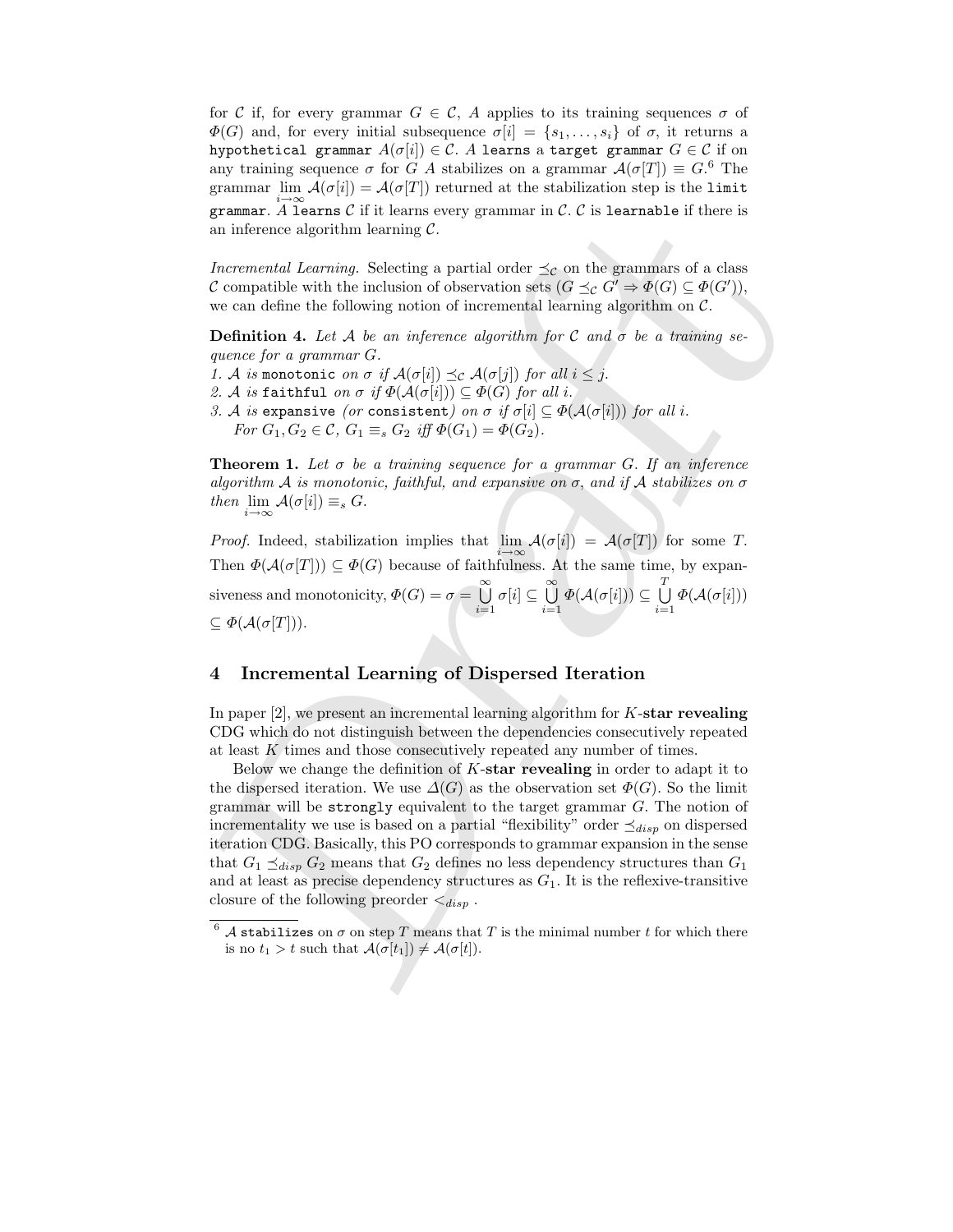**Definition 5.** 1. All occurrences of a dependency name d on the left can be replaced by a single left dispersed iteration of d:

 $[\{fl_1^*,\ldots,fl_p^*\}\backslash l_m\backslash\cdots\backslash d\backslash l_i\backslash\cdots\backslash d\backslash\cdots\backslash l_1\backslash g/r_1\cdots/r_n/\{fr_1^*,\ldots,fr_q^*\}]^F$  $\langle \langle f | \{f l_1^*, \ldots, f l_p^*, d^* \} \rangle \langle l_m \rangle \cdots \langle l_1 \rangle g / r_1 \cdots / r_n / \{f r_1^*, \ldots, f r_q^* \} \rangle^P.$ 

- 2. Symmetrically, all occurrences of a dependency name d on the right can be replaced by a single right dispersed iteration of d.
- 3.  $\tau \leq_{disp} \tau'$  for sets of types  $\tau, \tau'$ , if either: (i)  $\tau' = \tau \cup \{t\}$  for a type  $t \notin \tau$  or (*ii*)  $\tau = \tau_0 \cup \{t'\}$  and  $\tau' = \tau_0 \cup \{t''\}$ for a set of types  $\tau_0$  and some types  $t', t''$  such that  $t' <_{disp} t''$ .
- 4.  $\lambda \lt_{disp} \lambda'$  for two type assignments  $\lambda$  and  $\lambda'$ , if  $\lambda(w') \lt_{disp} \lambda'(w')$  for a word w' and  $\lambda(w) = \lambda'(w)$  for all words  $w \neq w'$ .
- 5.  $\preceq_{disp}$  is the PO which is the reflexive-transitive closure of the preorder  $\lt_{disp}$ .

It is not difficult to prove that the expressive power of CDG monotonically grows with respect to this PO.

**Proposition 1.** Let  $G_1$  and  $G_2$  be two CDG such that  $G_1 \preceq_{disp} G_2$ . Then  $\Delta(G_1) \subseteq \Delta(G_2)$  and  $\mathcal{L}(G_1) \subseteq \mathcal{L}(G_2)$ .

Below we adapt to the dispersed iteration the basic definitions from [2].

## Definition 6.

Vicinity: Let  $D$  be a  $DS$  in which an occurrence of a word  $w$  has:

the incoming local dependency h (or the axiom  $S$ ), the left projective dependencies or anchors  $l_k, \ldots, l_1$  (in this order), the right projective dependencies or anchors  $r_1, \ldots, r_m$  (in this order), and discontinuous dependencies  $p_1(d_1), \ldots,$  $p_n(d_n)$ , where  $p_1, \ldots, p_n$  are polarities and  $d_1, \ldots, d_n \in \mathbf{V}$  are valency names. Then the vicinity of  $w$  in  $D$  is the type

$$
V(w, D) = [l_1 \backslash \ldots \backslash l_k \backslash h / r_m / \ldots / r_1]^P,
$$

in which P is a permutation of  $p_1(d_1), \ldots, p_n(d_n)$  in a standard lexicographical order, for instance, compatible with the polarity order  $\searrow$   $\lt \searrow$   $\lt \lt \nearrow$ .

Presence of a state from two<br>presence and universal contents of  $\alpha$ . For  $\alpha_{\text{top}} = f$  for stellar<br>
(b)  $\tau = \tau_0 (1/\beta)$  for a type of the rest of a state  $\tau$ , if  $\alpha$  is<br>
(b)  $\tau = \tau_0 (1/\beta)$  for a denote the presence of th Multiple occurrences of a dependency name d in a vicinity  $V(w, D)$  correspond to a dispersed iteration  $\{f_1^*, \ldots, f_p^*, d^*\}$  in the type assigned to w in a proof of  $D$ . For instance, in the DS in Fig. 4 the vicinity of the participle *ramenée* is  $[aux-a/l-obj] \leftarrow$ clit–a–obj. In this DS,  $[pred\setminus circ\setminus circ\setminus circ \setminus S/a - obj]$  is the vicinity of the verb fallait. This vicinity may be provided by the type assignment  $fallait \rightarrow [\{circ^*\}\pred\S/a-obj].$ 

 $\bf{Definition 7.}$   $\emph{Let}$   $K>1$  be an integer. We define a  $CDG$   $\mathcal{C}_{disp}^K(G),$  the <code>dispersed</code> K-star-generalization of  $G$ , by recursively adding for every word w and every dependency name d the types

$$
[\{f_l^*,\ldots,f_l^*,d^*\}\backslash l_m\backslash\cdots\backslash l_1\backslash h/r_1/\cdots/r_n/\{fr_1^*,\ldots,f_r^*\}^P
$$

and

 $[\{fl_1^*,\ldots,fl_p^*\}\backslash l_m\backslash\cdots\backslash l_1\backslash h/r_1/\cdots/r_n/\{fr_1^*,\ldots,fr_q^*\}]^F$ when w has a type assignment  $w \mapsto t$ , where

 $t = [\{fl_1^*, \ldots, fl_p^*\}\setminus l_m\setminus \cdots d\setminus l_i\setminus \cdots d\setminus \cdots\setminus l_1\setminus h/r_1/\cdots/r_n/\{fr_1^*, \ldots, fr_q^*\}]^P,$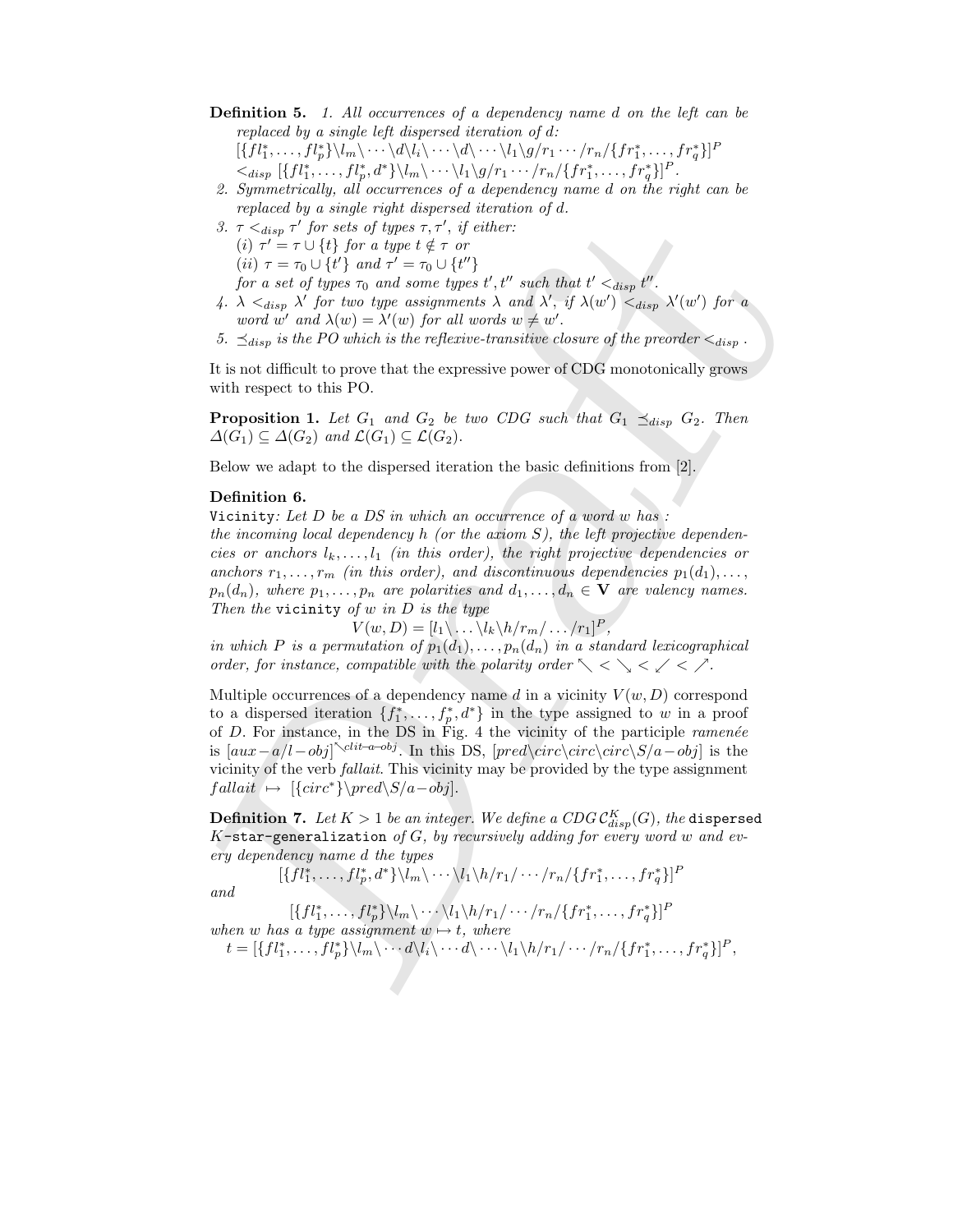and t has at least K occurrences of d as left arguments. Symmetrically, we also add the corresponding types if the K occurrences of d appear in the right part of t.

For instance, with  $K = 2$ , for the type  $\frac{\{\{x^*\}}{a}\b\alpha\}$ , will be added the type  $\{\{a^*,x^*\}\setminus b\setminus S/a\}$ . The size of  $\mathcal{C}_{disp}^K(G)$  can be exponential with respect to the size of G.

**Definition 8.** Let  $K > 1$  be an integer. CDG G is dispersed K-star reveal- $\text{ing } \text{ if } \mathcal{C}^K_{disp}(G) \equiv_s G$ 

For instance, if  $G(t)$  is the CDG  $A \mapsto [a], B \mapsto [b], C \mapsto t$ , where t is a type, then we can prove that:

- $-G([{a^*}\b\&S/a/b]), G([a\b\&S])$  and  $G([a\b\&S/\{a, b\}])$  are all the three dispersed 2-star revealing,
- neither of  $G([a\setminus a\setminus S]), G([a\setminus b\setminus a\setminus S]), G([a\setminus S/b/b])$  is dispersed 2-star revealing.

By Definition 7, we may suppose that no subtype may have  $K$  left or  $K$  right occurrences in a type of a dispersed K-star revealing grammar.

**Theorem 2.** The class  $\mathcal{C}D\mathcal{G}_{disp}^{K\to*}$  of dispersed K-star revealing CDG is (incrementally) learnable from DS.

A proof of this theorem is shown in the Appendix. Algorithm  $\mathbf{TGE}_{disp}^{(K)}$  learning the dispersed K-star revealing CDG is shown in Fig. 5.

*Remark 1.* This algorithm transforms every observed words' vicinity  $v$  in DS belonging to  $\sigma[i]$  into the least type t such that  $v \preceq_{disp} t$ . The grammar  $\mathbf{TGE}^{(K)}_{disp}(\sigma[i])$ is computed in linear time with respect to  $|\sigma[i]|$ . This algorithm may be easily transformed into a square time algorithm computing in the limit the minimal length grammar among all dispersed K-star revealing grammars strongly equivalent to the target grammar.

## 5 Incremental Learning of Choice Iteration

size of *G*.<br>
Definition 8. Let  $K > 1$  be an integer. CDG *G* is dispersed *K*-star reveal-<br>
Definition 8. Let  $K > 1$  be an integer. CDG *G* is dispersed *K*-star reveal-<br>
ing  $y(C_{n,p}^k(G)) = e$ <br>
For instance, if  $G(t)$  is the In this section, we show an algorithm incrementally learning choice iteration CDG. For the rest of this section, every iterated type  $d^*$  is considered as the choice of a unique iterated type (written  $(d)^*$ ). Above this, the lists of types in choice iterations will be considered as sets of types. Thus  $(a|b)^* = (b|a)^* =$  $(a|b|a)^*$ . The incremental algorithm of [2] may diverge when applied to a choice iteration. For instance, for the CDG  $A \mapsto [a], B \mapsto [b], C \mapsto [S/(a|b)^*],$  this algorithm will compute for C all the iteration-less types corresponding to all possible alternations of a and b: [S], [S/a], [S/b] [S/a/b], [S/b/a], [S/a/b/a],  $[S/b/a/b]$ , etc. It will also compute all possible alternations of  $a^*$  and  $b^*$ : [S],  $[S/a^*], [S/b^*], [S/a^*/b^*], [S/a^*/b^*/a^*], [S/b^*/a^*/b^*],$  etc. Thus, the algorithm will diverge. By the way, the algorithm  $TGE_{disp}^{(K)}$  of the preceding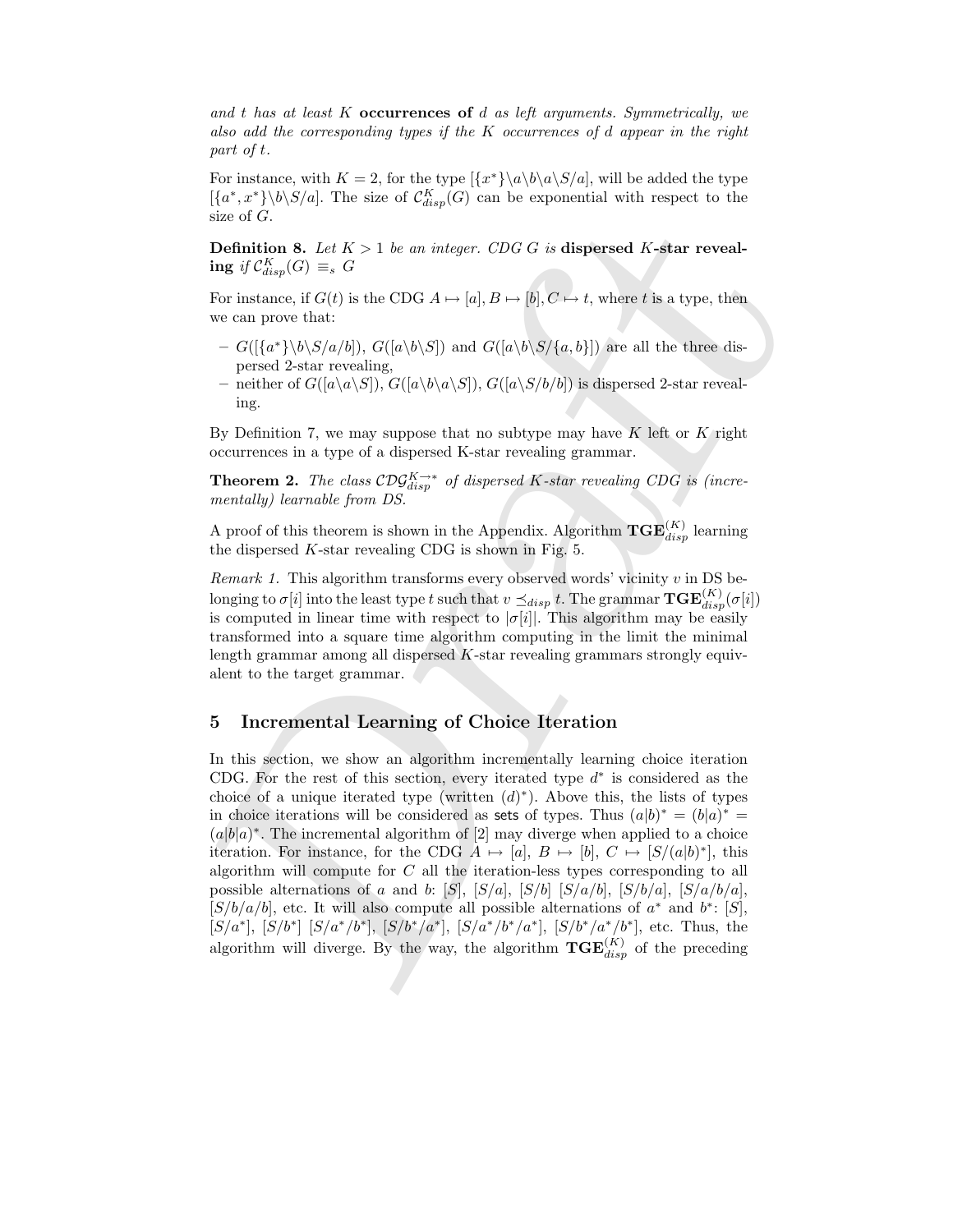Let  $(x, E) = P(x) \cdot P(x)$ <br>
Let  $(x, E) = P(x)$ <br>  $(\log \log \log x \log x) = x$ <br>  $(\log x - \log x \log x) = x$ <br>
Let  $xE = \log (1 + x)$ ,  $(\log x - \log x)$ <br>
Let  $E = \{x : \log x \mid \log x \leq 1\}$ <br>
Let  $E = \{x : \log x \mid \log x \leq 1\}$ <br>
Let  $E = \{x : \log x \mid \log x \leq 1\}$ <br>
Let  $E = \{x : \log x \mid \log x \leq 1\}$ ,  $(\log x$  $\mathbf{Algorithm~TGE}^{(K)}_{disp}$  (type-generalize-expand): Input:  $\sigma[i]$  ( $\sigma$  being a training sequence). **Output:** CDG  $\mathbf{TGE}_{disp}^{(K)}(\sigma[i])$ . let  $G_H = (W_H, \mathbf{C}_H, \mathbf{V}_H, S, \lambda_H)$  where  $W_H := \emptyset; \mathbf{C}_H := \{S\}; \, \lambda_H := \emptyset; \, k := 0$ (loop) for  $i \geq 0$  //Infinite loop on  $\sigma$ let  $\sigma[i+1] = \sigma[i] \cdot D;$ let  $(x, E) = D$ ; (loop) for every  $w \in x$  $W_H := W_H \cup \{w\};$ let  $V(w, D) = [l_m \backslash \cdots \backslash l_1 \backslash h/r_1 / \cdots]$ P let  $LT := \{l_1\} ∪ ⋯ ∪ \{l_m\}$ let  $LF := \{d : d \in LT, card({i : 1 \le i \le m, l_i = d\}) \ge K\}$ let  $RT := \{r_1\} \cup \cdots \cup \{r_n\}$ let  $RF := \{d : d \in RT, card(\{i : 1 \leq i \leq n, r_i = d\}) \geq K\}$  ${\bf let} \,\, t_w := [\{lf_1^*, \ldots, lf_r^* \} \backslash l'_m \backslash \cdots \backslash l'_1 \backslash h / r'_1 / \cdots / r'_{n'}/ \{rf_1^*, \ldots, rf_q^* \}$  $_{q}^{*}\}]$ P where  ${l f_1, \ldots, l f_p} = L F, \{r f_1, \ldots, r f_q\} = R F$ , where  $l'_m,\ldots,l'_1$  is the sublist of  $l_m,\ldots,l_1$  without elements in  $LF$ where  $r'_1, \ldots, r'_{n'}$  is the sublist of  $r_1, \ldots, r_n$  without elements in  $RF.$  $\lambda_H(w) := \lambda_H(w) \cup \{t_w\};$  // expansion end end

 ${\bf Fig. 5.}$  *Inference algorithm*  ${\bf TGE}_{disp}^{(K)}$ 

section will converge on this CDG and compute a grammar strongly equivalent to the following one:  $A \mapsto [a], B \mapsto [b], C \mapsto [S/(a^*, b^*)]$  (equivalent to the original CDG). Unfortunately,  $TGE_{disp}^{(K)}$  will not converge for all choice iteration CDG. So we will look for generalizations specific for the choice iteration. In particular, one should not distinguish between several consecutive choice iterations and their *union*. For instance,  $x^*$  followed by  $(y|z)^*$  should be "equivalent" to  $(x|y|z)^*$ . When applied to the vicinity  $[S/a/c/b/b/a]$ , in the case of  $K = 2$ , the learning algorithm should generalize it to  $[S/a^*/c/b^*/a^*]$  and then the segment  $/b^*/a^*$ should be replaced by a single choice iteration giving the type  $[S/a^*/c/(a|b)^*]$ .

Incremental learning of choice iteration is based on a PO  $\preceq_{ch}$  on CDG, which is the reflexive-transitive closure of the following preorder  $\langle c_h$ .

#### Definition 9.

- 1. All occurrences of a dependency name d on the left (or on the right) can be replaced by a single iteration of  $d^*$ :  $[l_m\backslash \cdots \backslash d \backslash \cdots l_1 \backslash g/r_1 \cdots/r_n]^P <_{ch} [l_m\backslash \cdots \backslash d^* \backslash \cdots l_1 \backslash g/r_1 \cdots/r_n]^P$
- (similar on the right). 2. Two consecutive choice iterations can be merged:  $[l_m\backslash \cdots \backslash (a_1|\cdots |a_p)^*\backslash (b_1|\cdots |b_q)^*\backslash \cdots l_1\backslash g/r_1\cdots/r_n]^F$  $\langle \langle \cdot \rangle_{ch} [l_m \rangle \cdots \rangle (a_1 | \cdots | a_p | b_1 | \cdots | b_q )^* \rangle \cdots l_1 \rangle g/r_1 \cdots /r_n]^P$ (similar on the right).
- 3. Same as 3–5 in Definition 5.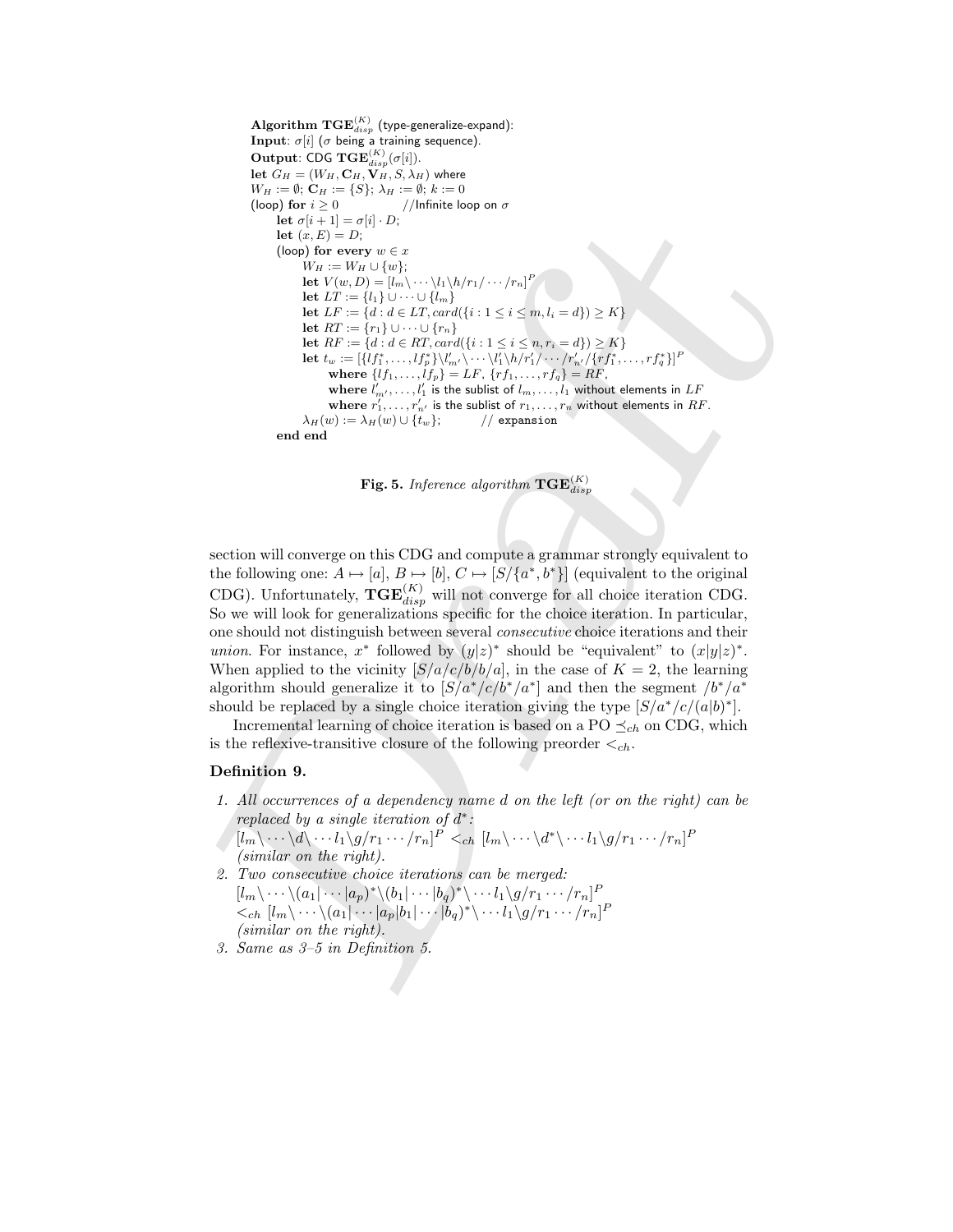if eq.(i.1) =  $D_1 \cdot D_2 \cdot D_3 = 0$ <br>
(less) for every  $x = x$ <br>
(less) for every  $x = 0$ <br>
(less)  $D_1 \cdot D_2 \cdot D_3 \cdot D_4 \cdot D_5 = 0$ <br>
less  $D_1 \cdot D_2 \cdot D_3 \cdot D_4 \cdot D_5 = 0$ <br>
less  $D_1 \cdot D_2 \cdot D_3 \cdot D_4 \cdot D_5 = 0$ <br>
less  $D_1 \cdot D_2 \cdot D_3 \cdot D_4 \cdot D_5 =$  $\mathbf{Algorithm~TGE}^{(K)}_{ch}$  (type-generalize-expand): **Input**:  $\sigma[i]$  ( $\sigma$  being a training sequence). **Output:** CDG  $\mathbf{TGE}_{ch}^{(K)}(\sigma[i])$ . let  $G_H = (W_H, \mathbf{C}_H, \mathbf{V}_H, S, \lambda_H)$  where  $W_H := \emptyset; \mathbf{C}_H := \{S\}; \, \lambda_H := \emptyset; \, k := 0$ (loop) for  $i \geq 0$  //Infinite loop on  $\sigma$ let  $\sigma[i+1] = \sigma[i] \cdot D;$ let  $(x, E) = D$ ; (loop) for every  $w \in x$  $W_H := W_H \cup \{w\};$ let  $V(w, D) = [l_m \backslash \cdots \backslash l_1 \backslash h/r_1 / \cdots]$ P let  $LT := \{l_1\} ∪ ⋯ ∪ \{l_m\}$ let  $LI := \{d : d \in LT, card(\{i : 1 \le i \le m, l_i = d\}) \ge K\}$ let  $RT := \{r_1\} \cup \cdots \cup \{r_n\}$ let  $RI := \{d : d \in RT, card(\{i : 1 \le i \le n, r_i = d\}) \ge K\}$ for  $1 \leq i \leq m$ , let  $l'_i = l_i$  if  $l_i \notin LI$  else  $l'_i = l_i^*$ for  $1 \leq i \leq n$ , let  $r'_i = r_i$  if  $r_i \notin RI$  else  $r'_i = r_i^*$  $\mathbf{let}\,\, t'_w := [l'_m \backslash \cdots \backslash l'_1 \backslash h / r'_1 / \cdots / r'_n]^P$ // (end of) step I (loop) while  $\exists i$  such that  $l_i' = (x_1| \cdots | x_p)^*$  and  $l_{i+1}' = (y_1| \cdots | y_q)^*$  $l_i':=(x_1|\cdots|x_p|y_1|\cdots|y_q)^*$  and remove  $l_{i+1}'$ (loop) while  $\exists i$  such that  $r'_i = (x_1| \cdots | x_p)^*$  and  $r'_{i+1} = (y_1| \cdots | y_q)^*$  $r'_i := (x_1| \cdots |x_p| y_1 | \cdots |y_q)^*$  and remove  $r'_{i+1}$  $\mathbf{let}\,\, t_{w} = [l'_{m'}\backslash \cdots\backslash l'_{1}\backslash h / r'_{1}/\cdots/r'_{r}$  $\frac{r'_{n'}}{r'}$  // (end of) step II<br>// expansion  $\lambda_H(w) := \lambda_H(w) \cup \{t_w\};$ end end



Again, it is not difficult to prove that the expressive power of choice iteration CDG monotonically grows with respect to  $\preceq_{ch}$ .

**Definition 10.** Let  $K > 1$  be an integer. We define a CDG  $\mathcal{C}^K_{ch}(G)$ , the choice K-star-generalization of  $G$ , by recursively adding for every word w and every dependency name d:

- 1. the type  $[l_m \backslash \cdots \backslash d^* \backslash \cdots \backslash d^* \backslash \cdots \backslash l_1 \backslash h/r_1 / \cdots /r_n]^P$  (every occurrence of d on the left is replaced by  $d^*$ ) when w has a type assignment  $w \mapsto t$ , where  $t=[l_m\backslash \cdots \backslash d \backslash \cdots \backslash d \backslash \cdots \backslash l_1\backslash h/r_1/\cdots/r_n]^P,$  and  $d$  appears at least  $K$  times in  $l_m, \ldots, d, \ldots, l_1$  or d appears at least one time in a choice iteration of  $l_m, \ldots, l_1,$
- 2. the type  $[l_m \backslash \cdots \backslash (x_1 | \cdots |x_p | y_1 | \cdots | y_q)^* \backslash \cdots \backslash l_1 \backslash h / r_1 / \cdots / r_n]^P$  when w has a type assignment  $w \mapsto t$ , where
- $t = [l_m \backslash \cdots \backslash (x_1 | \cdots | x_p)^* \backslash (y_1 | \cdots | y_q)^* \backslash \cdots \backslash l_1 \backslash h / r_1 / \cdots / r_n]^P,$
- 3. the type  $[l_m \backslash \cdots \backslash l_1 \backslash h/r_1 / \cdots /r_n]^P$  when w has a type assignment  $w \mapsto t$ , where  $t = [l_m \backslash \cdots \backslash d^* \backslash \cdots \backslash l_1 \backslash h/r_1 / \cdots /r_n]^P$ ,
- 4. the type  $[l_m \backslash \cdots \backslash (x_1 | \cdots | x_p)^* \backslash \cdots \backslash l_1 \backslash h/r_1 / \cdots /r_n]^P$  when  $w \ w \mapsto t$ , where  $t = [l_m \backslash \cdots \backslash (d|x_1|\cdots|x_p)^* \backslash \cdots \backslash l_1\backslash h/r_1/\cdots/r_n]^P$  and  $p > 0$ .

Symmetrically, are also added the corresponding types for the right part of t.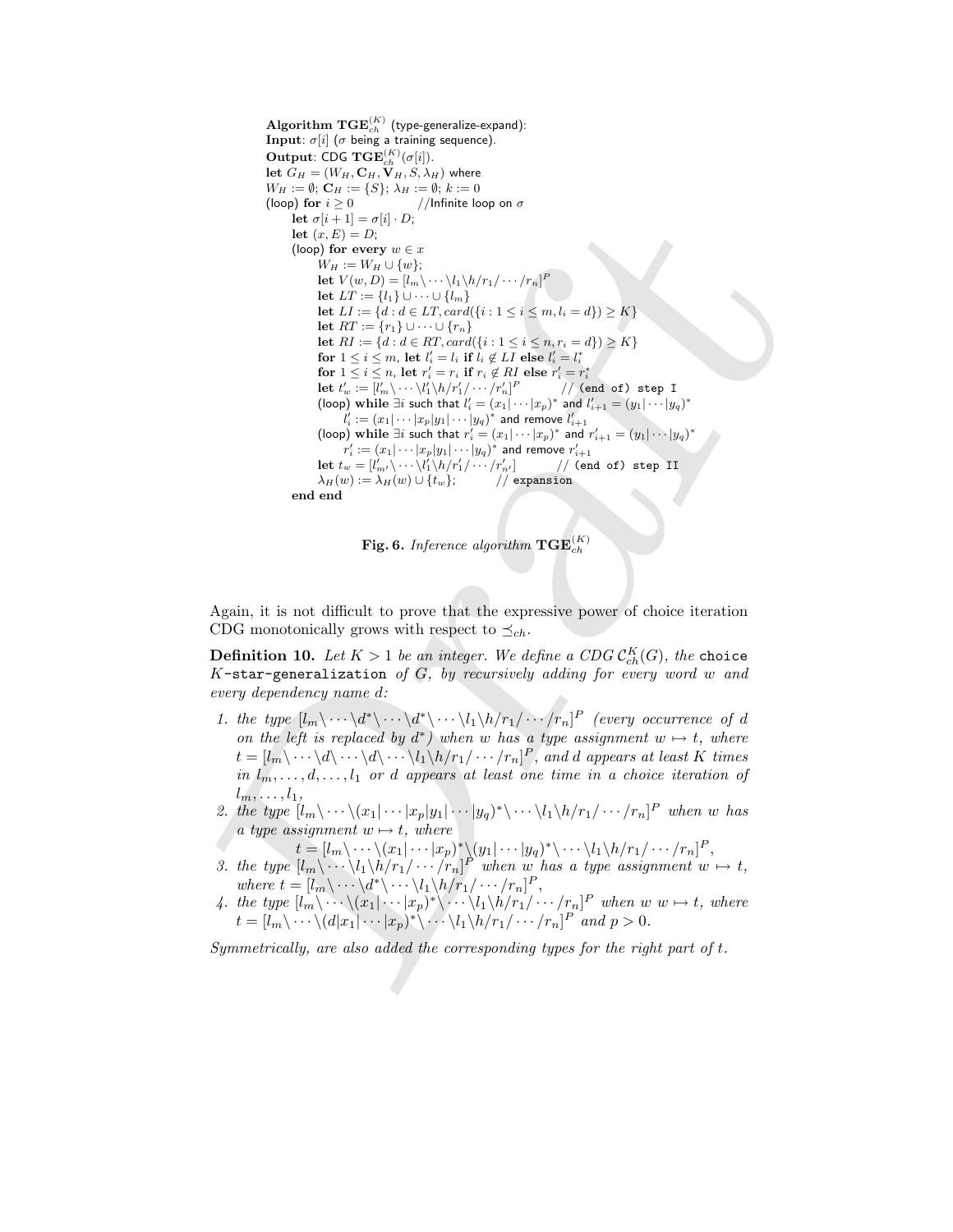For instance, when  $K = 2$ , for the type  $[b\setminus a\setminus b\setminus a\setminus S/a]$ , will be added the type  $[b^*\langle a^*\setminus b^*\rangle a^*\setminus S/a]$ . Then will also be added  $[(a|b)^*\setminus b^*\setminus a^*\setminus S/a]$ ,  $[b^*\setminus (a|b)^*\setminus a^*\setminus S/a]$ , ...,  $[(a|b)^*\S/a]$ . Finally, the single iterations  $a^*$  or  $b^*$  will be erased or  $(a|b)^*$ will be transformed into  $a^*$  or  $b^*$ . The size of  $\mathcal{C}^K_{ch}(G)$  can be exponential with respect to the size of G.

**Definition 11.** Let  $K > 1$  be an integer. CDG G is choice K-star revealing if  $C_{ch}^{K}(G) \equiv_{s} G$ 

Remark 2. The generalization induced by points (3) and (4) does not introduce new DS even when  $G$  is not choice  $K$ -star revealing. These points serve only to simplify the proof of learnability.

For instance, if  $G(t)$  is the CDG with the assignments:  $A \mapsto [a], B \mapsto [b], C \mapsto t$ , where  $t$  is a type, then we can prove that:

 $-G([a^*\b\&S/a/b])$  and  $G([a^*\b\&a^*\S])$  are both choice 2-star revealing,  $- G([a\setminus a\setminus S]), G([a\setminus b\setminus a\setminus S])$  and  $G([a^*\setminus b^*\setminus S])$  are not choice 2-star revealing.

Now, without loss of generality we may suppose that in every type of a choice K-star revealing grammar, a subtype d is used at most  $K - 1$  times on the left and  $K - 1$  on the right. Besides this, there shouldn't be two consecutive choice iterations.

**Theorem 3.** The class  $\mathcal{C}\mathcal{D}\mathcal{G}_{ch}^{K\to*}$  of choice K-star revealing CDG is (incrementally) learnable from DS.

A proof of this theorem is shown in the Appendix.

Remark 3. In fact, a similar proof shows that the CDG in  $\mathcal{C}D\mathcal{G}^{K\to *}_{disp}$  and  $\mathcal{C}D\mathcal{G}^{K\to *}_{ch}$ with potentials of a uniformly bounded length are learnable from strings in the sense of Gold for every K. Meanwhile, Theorems 2 and 3 are stronger because they provide incremental learning algorithms.

Algorithm  $TGE_{ch}^{(K)}$  learning the choice K-star revealing CDG is shown in Fig. 6.

**Definition 11.** Let  $K > 1$  be an integer. CDG G is choice K-star revealing<br>
Definition 11. Let  $K > 1$  be an integer. CDG G is choice K-star revealing<br>  $\eta C_{\infty}^{R}(G) = e$  O is our club and (2) points (3) and (4) does not i Remark  $\ddot{A}$ . This algorithm transforms every observed words' vicinity v in DS belonging to  $\sigma[i]$  into the least type  $t$  such that  $v \preceq_{ch} t$ . The grammar  $\mathbf{TGE}_{ch}^{(K)}(\sigma[i])$ is computed in linear time with respect to  $|\sigma[i]|$ . This algorithm too may be transformed into a square time algorithm computing in the limit the minimal length grammar among all choice  $K$ -star revealing grammars strongly equivalent to the target grammar.

## 6 Conclusion

In this paper, we propose two different ways of defining repeatable dependencies through iteration: the dispersed iteration and the choice iteration. Both conform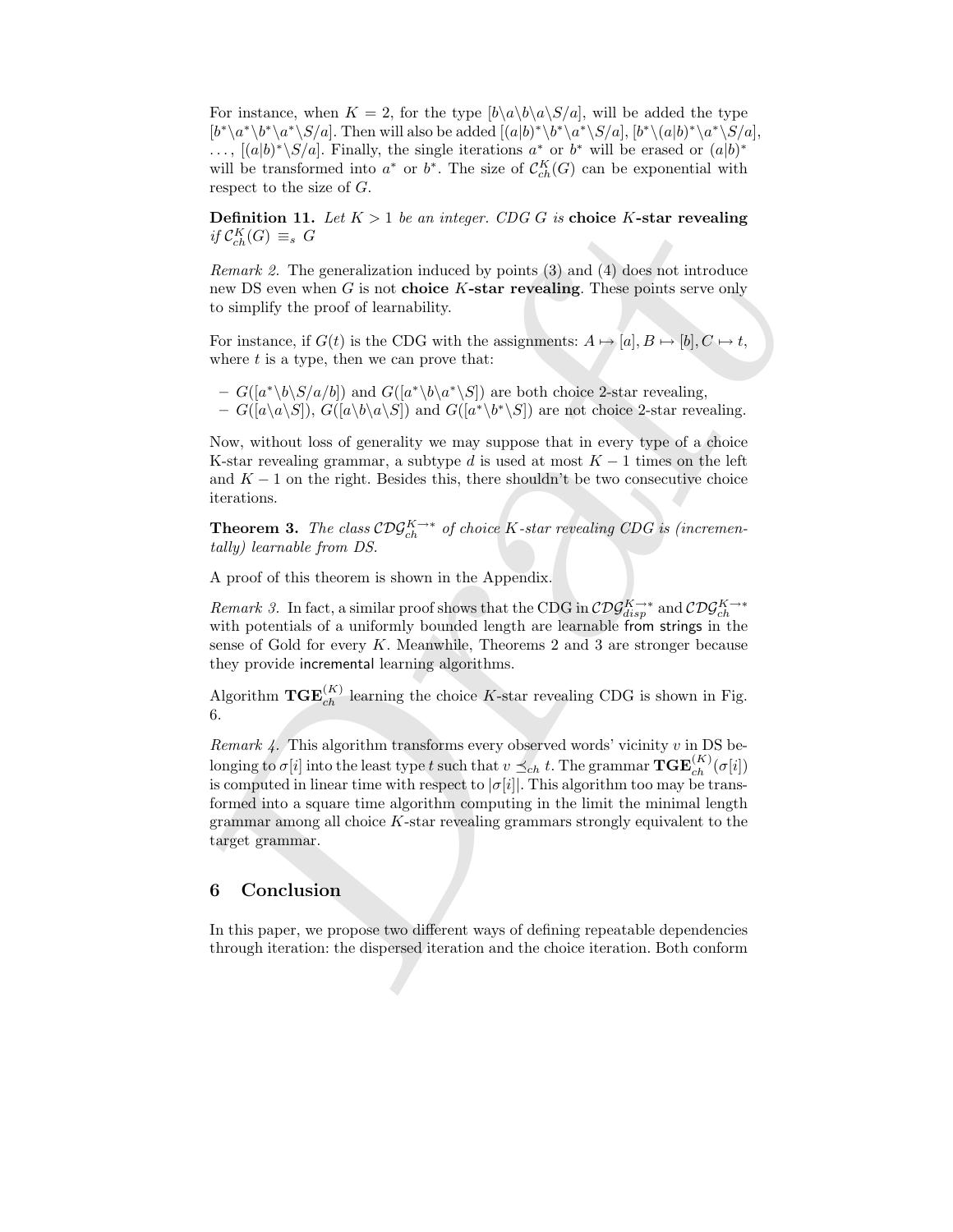to the linguistic Principle of repeatable dependencies. We adapt the K-starrevealing condition in [2] to these new models and show that in both cases the CDG satisfying the K-star-revealing are incrementally learnable in the limit from dependency structures. This kind of grammatical inference directly corresponds to the problem of deterministic extraction of a dependency grammar from a dependency treebank.

In this paper, the dispersed and the choice iterations are considered separately. Considered together, they should be related as follows:

In this paper. Its dispersed and the choice iterations are considered separately. Considered by the space of the space in the choice is follows: <br>
Table Ally the space of the consideration are necessary in application CBG  $[l_1\setminus \cdots \setminus l_m\setminus (d_1|\cdots|d_k)^*\setminus l_{(m+1)}\setminus \cdots \setminus l_n\setminus \beta]^P \preceq [\{d_1^*,\ldots,d_k^*\}\setminus l_1\setminus \cdots \setminus l_m\setminus l_{(m+1)}\setminus \cdots \setminus l_n\setminus \beta]^P.$ Both constructions are necessary in application CDG. For instance, in English, the type  $[(\text{modif}|attr)^* \det\{obj/claus}]$  is admissible for nouns in the syntactic role of a complement, whereas the type  $[\{modif^*, attr^*\} \det\{obj/claus\}]$  is not: it allows modifiers and attributes to precede the noun's determinant. At the same time, the type  $[pred\ci{rc^*\S/jobj/dobj}/{circ^*}]$  is admissible for main di-transitive verbs. It allows circumstantials of a verb to occur in any position with respect to its direct and indirect complements. The next step should be to study the learnability of CDG using both primitives.

## References

- 1. Angluin, D.: Inductive inference of formal languages from positive data. Information and Control 45, 117–135 (1980)
- 2. Béchet, D., Dikovsky, A., Foret, A.: Two models of learning iterated dependencies. In: Proc. of the 15th Conference on Formal Grammar (FG 2010). LNCS, to appear, Copenhagen, Denmark (2010), [online] http://www.angl.huberlin.de/FG10/fg10 list of papers
- 3. Béchet, D., Dikovsky, A., Foret, A., Moreau, E.: On learning discontinuous dependencies from positive data. In: Proc. of the 9th Intern. Conf. "Formal Grammar 2004" (FG 2004). pp. 1–16. Nancy, France (2004)
- 4. Buszkowski, W., Penn, G.: Categorial grammars determined from linguistic data by unification. Studia Logica 49, 431–454 (1990)
- 5. Dekhtyar, M., Dikovsky, A.: Generalized categorial dependency grammars. In: Trakhtenbrot/Festschrift, pp. 230–255. LNCS 4800, Springer (2008)
- 6. Dekhtyar, M., Dikovsky, A., Karlov, B.: Iterated dependencies and kleene iteration. In: Proc. of the 15th Conference on Formal Grammar (FG 2010). LNCS, to appear, Copenhagen, Denmark (2010), [online] http://www.angl.huberlin.de/FG10/fg10 list of papers
- 7. Dikovsky, A.: Dependencies as categories. In: "Recent Advances in Dependency Grammars". COLING'04 Workshop. pp. 90–97 (2004)
- 8. Dikovsky, A.: Multimodal categorial dependency grammars. In: Proc. of the 12th Conference on Formal Grammar. pp. 1–12. Dublin, Ireland (2007)
- 9. Dikovsky, A.: Towards wide coverage categorial dependency grammars. In: Proc. of the ESSLLI'2009 Workshop on Parsing with Categorial Grammars. Book of Abstracts. Bordeaux, France (2009)
- 10. Gold, E.M.: Language identification in the limit. Information and control 10, 447– 474 (1967)
- 11. Kanazawa, M.: Learnable classes of categorial grammars. Studies in Logic, Language and Information, FoLLI & CSLI (1998)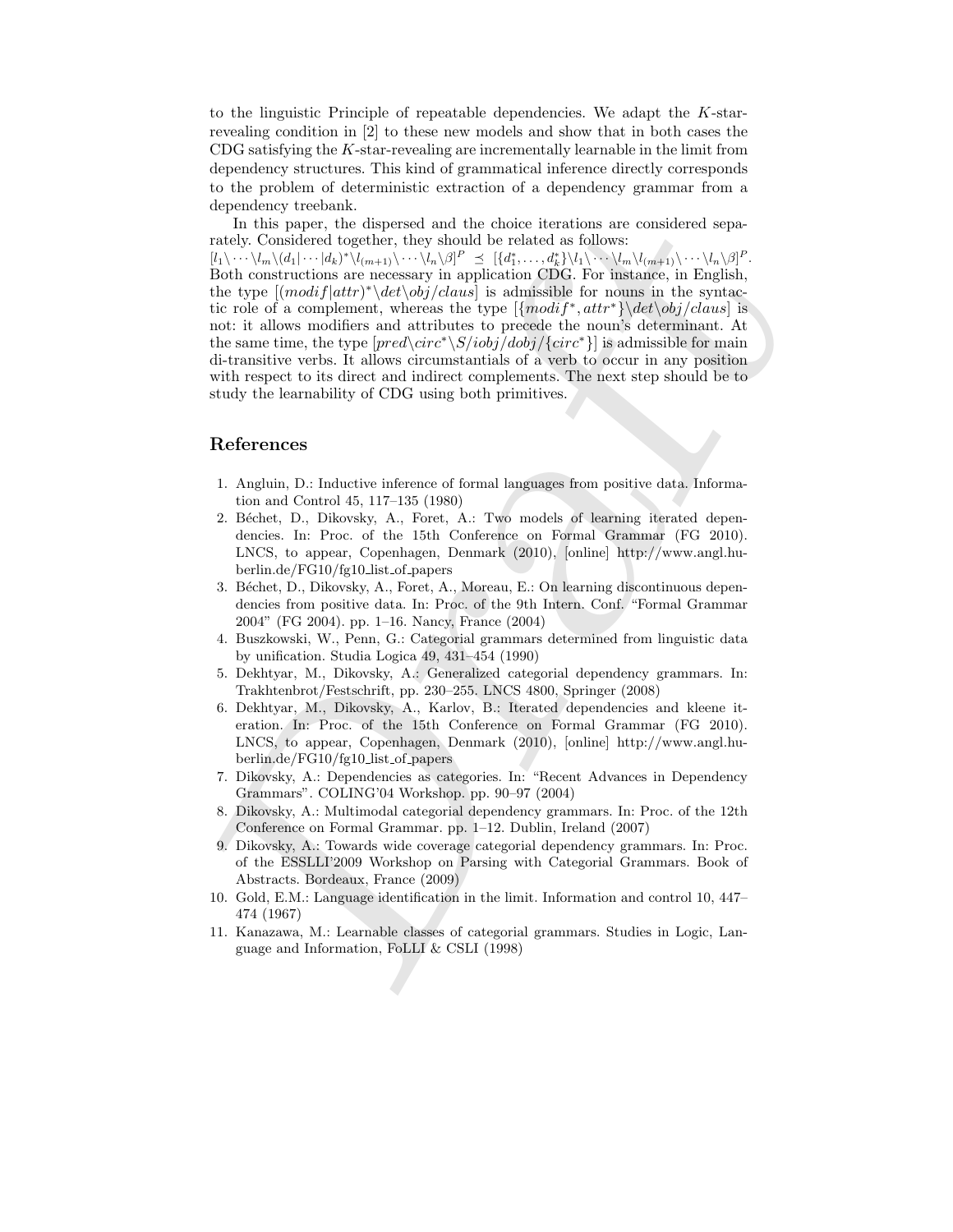- 12. Karlov, B.N.: Normal forms and automata for categorial dependency grammars. Vestnik Tverskogo Gosudarstvennogo Universiteta (Annals of Tver State University). Series: Applied Mathematics 35 (95), 23–43 (2008), (in Russ.)
- 13. Mel'čuk, I.: Dependency Syntax. SUNY Press, Albany, NY (1988)
- 14. Shinohara, T.: Inductive inference of monotonic formal systems from positive data. New Generation Computing 8(4), 371–384 (1991)

#### APPENDIX

#### Proof of Theorem 2.

**Lemma 1.** Let  $\sigma$  be a training sequence for a dispersed K-star revealing CDG G. *Then for all*  $i$  :  $\mathbf{TGE}_{disp}^{(K)}(\sigma[i]) \preceq_{disp} C_{disp}^{K}(G)$ .

**Proof of Theorem 2.** APPENDIX<br>
Lemma 1. Let  $\sigma$  be a training separate for a degree<br>of K-star rescaling CDG G. Then for all  $i$ : TGE( $E_{i\alpha,\beta}^{(i)}(i)$ )<br>  $\leq \cos \alpha_{\alpha}^{(i)}(i)$ )  $\leq \cos \alpha_{\alpha}^{(i)}(i)$  and  $Q_{i\alpha\beta}^{(i)}(i)$  a *Proof.* As G is dispersed K-star revealing, G and  $\mathcal{C}^{K}_{disp}(G)$  are strongly equivalent. For each DS D in  $\Delta(G)$  there is a type assignment in  $\mathcal{C}^{K}_{disp}(G)$  to the words appearing in  $D$ , which "conforms to"  $D$ . More precisely, for a DS  $D$ , a word  $w$  and vicinity  $V(w, D) = [l_m \langle \cdots \langle l_1 \rangle h / r_1 / \cdots / r_n]^P$ , we choose the smallest type  $t_{w,disp}$  among the types assigned to w in  $\mathcal{C}^{K}_{disp}(G)$ , which yield the same DS D in  $\Delta(\mathcal{C}^{K}_{disp}(G))$ .  $t_{w,disp}$ may be represented as:

 $\left[\left\{ l f_1^*,\ldots,l f_p^*\right\} \backslash l'_m{}'\backslash\cdots\backslash l'_1\backslash h/r'_1/\cdots/r'_{n'}/\{r f_1^*,\ldots,r f_q^*\}\right]^{P'}$ 

where  $P'$  is a permutation of  $P$ .

Let  $t_w$  denote the type computed by the algorithm for  $w$  in  $D$ .

We show that for this type  $t_w \preceq_{disp} t_{w,disp}$  (modulo a potentials permutation).

For each left dispersed iteration  $d^*$  in  $t_w$ ,  $d$  occurs at least K times as a left argument in  $V(w, D)$ . Since  $t_{w,disp}$  is minimal for D,  $d^*$  must be a member of left dispersed iterations.

- Every dependency name  $d'$  occurs less than K times as a left argument of  $t_w$ , and less than K times as a left argument in  $V(w, D)$ . In  $t_{w,disp}$ , either d' appears the same number of times as a left argument in the same relative positions, or  $d^*$  is a member of left dispersed iterations.

This proves that  $t_w \preceq_{disp} t_{w,disp}$ .

**Lemma 2.** The inference algorithm  $TGE_{disp}^{(K)}$  is monotonic, faithful and expansive on *every training sequence*  $\sigma$  *of a dispersed K-star revealing CDG.* 

*Proof.* By definition, the algorithm  $TGE_{disp}^{(K)}$  is monotonic (the lexicon is always extended). It is expansive because for  $\sigma[i]$ , we add types to the grammar that are based on the vicinities of the words of  $\sigma[i]$ . Thus,  $\sigma[i] \subseteq \Delta(\mathbf{TGE}_{disp}^{(K)}(\sigma[i]))$ . To prove that  $\mathbf{TGE}^{(K)}_{disp}$  is faithful for  $\sigma[i]$  of  $\Delta(G) = \Delta(\mathcal{C}^K(G))$ , we have to remark that  $\mathbf{TGE}_{disp}^{(K)}(\sigma[i]) \preceq_{disp} C_{disp}^{K}(G)$ , using lemma 1.

**Lemma 3.** The inference algorithm  $TGE_{disp}^{(K)}$  stabilizes on every training sequence  $\sigma$ *of a dispersed* K*-star revealing CDG.*

*Proof.* G and  $\mathcal{C}^K_{disp}(G)$  have a finite number of types and of dependency names.  $\mathbf{TGE}^{(K)}_{disp}(\sigma[i])$ involves a subset of these names, and the same dependency name may be used as argument at most  $K-1$  times on the left, and  $K-1$  times on the right; there is a finite number of sets of dispersed types; therefore the algorithm must stabilize.

Proof of Theorem 3.